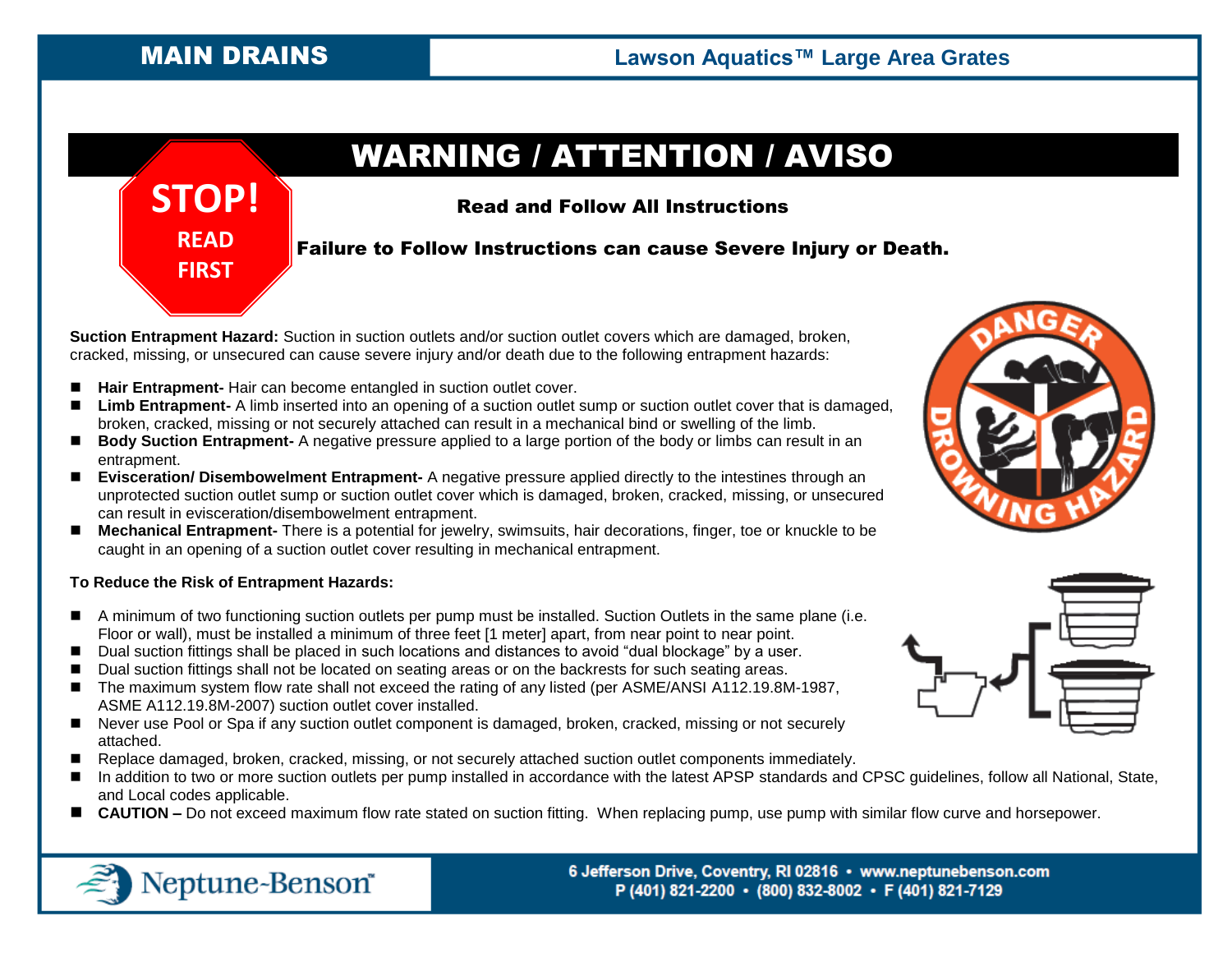**STOP!**

**READ**

**FIRST**

# WARNING / ATTENTION/ AVISO

# LARGE AREA MAIN DRAINS INSTALLATION INSTRUCTIONS

## FOR FIELD BUILT SUMPS FOR ALL SIZES OF 24" I-BAR FRAMES & GRATES FOR SUBMERGED SUCTION OUTLETS

#### Read Carefully BEFORE Installation

#### **MAXIMUM RATED FLOW RATES; FLOOR: 810 GPM; WALL: 810 GPM Sumps must be approved as a complete system by registered design professional.**

Read instruction before installing. This cover must be properly installed using supplied brass screws. When using other than the supplied frame and fasteners, the design professional certifying the sump must also approve the type and installation of frame and fasteners used. Close pool immediately if cover breaks or becomes loose and replace with a new cover. Failure to maintain cover can result in severe injury or death.

- 1. Place the frame over the concrete formed pit. Drill 5/16" hole for receipt of stainless steel anchors.
- 2. Insert and tighten the brass, Phillips head screw in place to secure grate to the frame. Use only the fasteners supplied. Tighten screw to 30 in/lbs of torque.
- 3. It is suggested to place a board over the opening until the pool has been surfaced and ready to receive the grate.
- 4. Acceptable pipe size and location must be installed per diagram below and must maintain 1- 1/2 times the pipe diameter below the bottom of the grate.
- 5. When winterizing, grate must be reinstalled per original installation instructions.
- 6. Read, then keep these instructions for future reference.

**IMPORTANT NOTICE:** Field-built sumps must be built in accordance with the diagram below.





#### **NOTES**

- 1.  $D =$  Inside diameter of pipe.
- 2. All dimensions shawn are minimums.
- 3. A broken line indicates suggested sump configuration.

**CAUTION:** The suction fitting fasteners must be observed for damage or tampering before each use of this facility and/or at least annually.

Link to general certification of conformity to VGB 2008 **<http://www.lawsonaquatics.com/certification.htm>**

R 1/23/13

Neptune-Benson®

6 Jefferson Drive, Coventry, RI 02816 · www.neptunebenson.com P (401) 821-2200 · (800) 832-8002 · F (401) 821-7129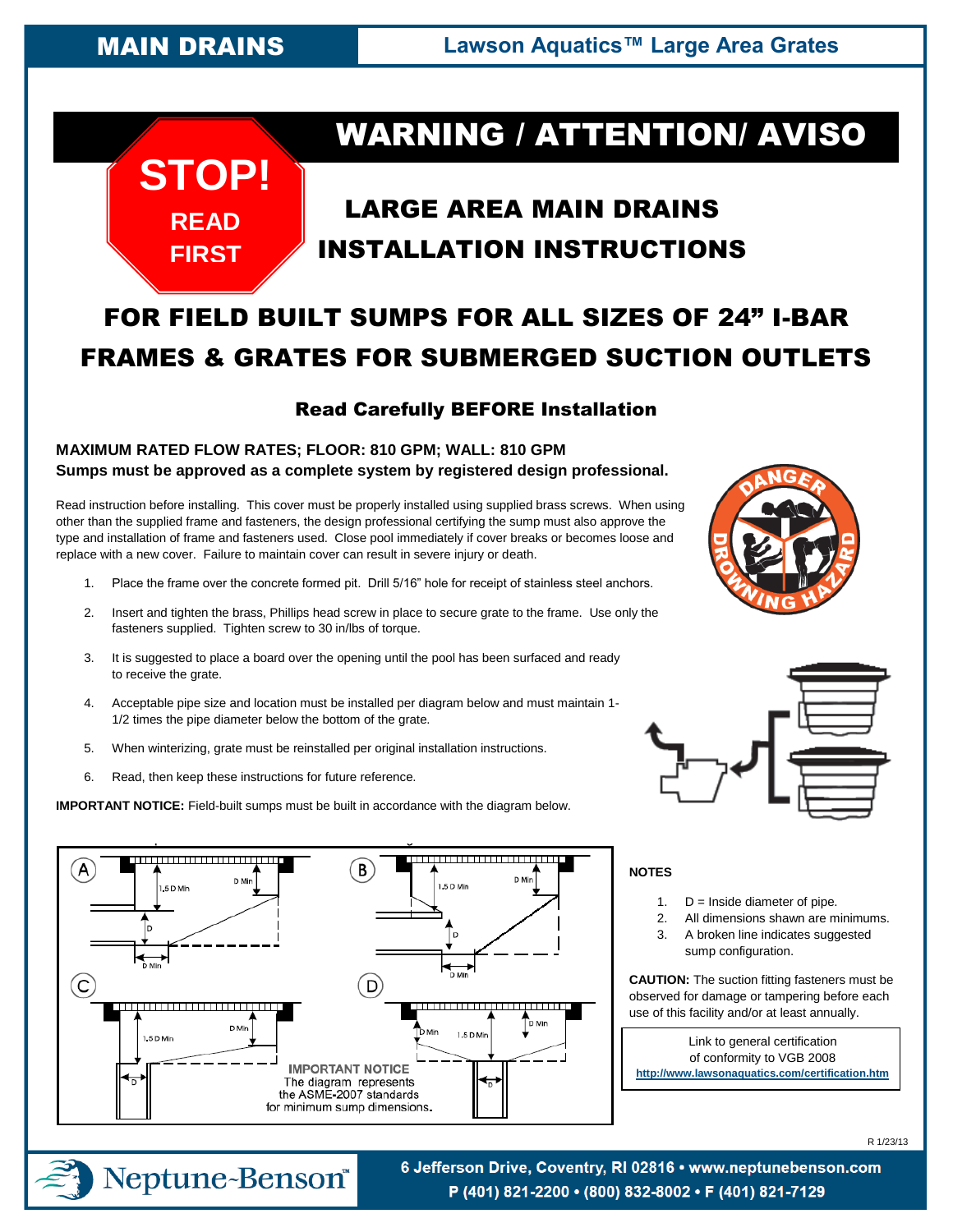$S_{R}^{F}QP$ !

**FIRST**

# WARNING / ATTENTION/ AVISO

### LARGE AREA MAIN DRAINS GENERAL SAFETY GUIDELINES

## FOR FIELD BUILT SUMPS FOR ALL SIZES OF 24" I-BAR FRAMES & GRATES FOR SUBMERGED SUCTION OUTLETS

#### Read Carefully BEFORE Installation

If there are any doubts about the use, installation, and function of this product, always consult a registered design professional.

- 1. This product is for use as a submerged suction outlet for multiple or single drain use only.
- 2. When two or more suction fittings are used on a common suction line, they shall be separated by a minimum of 3 feet. If any are located closer, they shall be located on two different planes (on the bottom and vertical wall), or 2 separate vertical walls.
- 3. Do not locate suction outlets on seating areas or on the back rests of suct seating areas.
- 4. In the event that one suction outlet is completely blocked, the remaining suction outlets serving the system shall have a flow rating capable of the full flow of the pump(s) for the specific suction system.
- 5. These sumps are fitted with the appropriate side pipe fitting. The main suction pipe diameter may possibly need to be increased if the collector tank distance is more than 30 feet. Refer to a registered design professional.
- 6. If a field built sump is to be used, refer to the enclosed AMSE 112.19.8- 2007 guidelines for correct sizing and formation of them. These are then to be certified by a registered design professional within the state of installation.
- 7. For use in floor or wall mounting positions only.

Neptune-Benson®

- 8. This grate/cover, **MD-FG-2424 and larger** is to be replaced after 10 installed years.
- 9. Many codes differ from ASME/ANSI A 112.19.8 2007 recommendations. It is the responsibility of the installer to choose the proper suction fitting for the application.

Link to general certification of conformity to VGB 2008 **<http://www.lawsonaquatics.com/certification.htm>**



#### **IMPORTANT**

The suction fitting fasteners must be observed for damage or tampering before each use of this facility and/or at least annually.

R 1/23/13



6 Jefferson Drive, Coventry, RI 02816 • www.neptunebenson.com P (401) 821-2200 · (800) 832-8002 · F (401) 821-7129